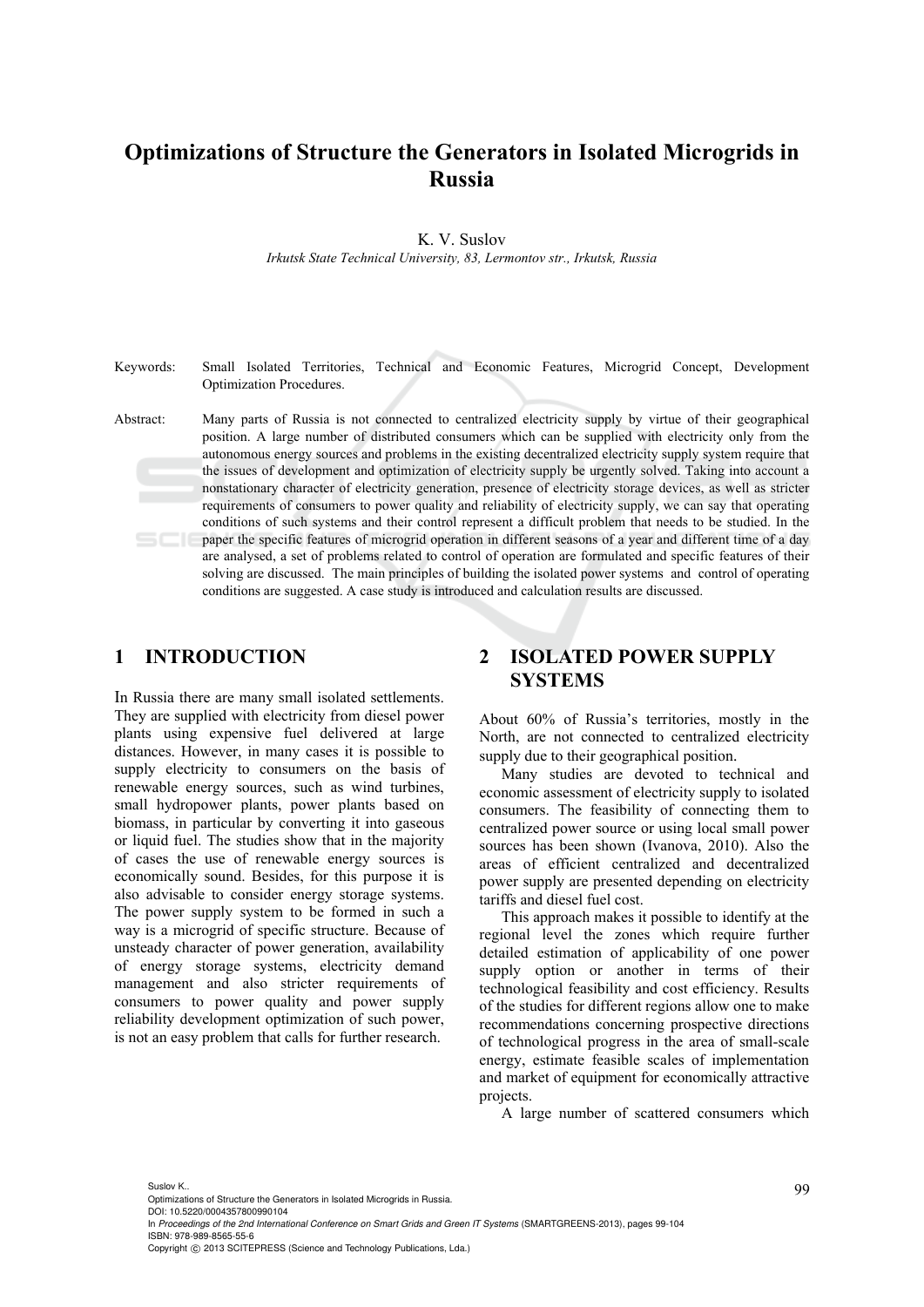can be supplied with electricity only from autonomous power sources and the problems in the existing decentralized power supply system require urgent development and optimization of power supply to isolated consumers. An obvious way to enhance energy efficiency of such areas is maximal use of alternative and local energy resources.

The problems of power supply to isolated territories are actively studied in different countries. The models created for isolated microgrid also include those intended to optimize the systems for control of distributed generation, including, in particular renewable energy sources (Arai, 2009; Hugo Morais et al., 2010; Darvishi et al., 2010; Martinez-Cid and O'Neill-Carrillo, 2010; Hatziargyriou et al., 2009). Models of the kind make it possible to optimize network operation by different parameters.

#### **3 PROBLEMS OF ISOLATED POWER SUPPLY SYSTEMS**

The above characteristics of isolated territories in Russia make the systems of power supply to these territories specific in terms of load flows and their control in different seasons of the year and different time of the day. Because of variable renewable generation, presence of energy storage devices, control of electricity consumption and ever growing role of consumers in this process as well as higher requirements of consumers to power quality and reliability of power supply operation of such power supply systems and their control represent a problem that requires research.

Trends towards change in power supply - from both sources and consumers are presented in Table. 1. These changes impose new requirements on power quality, reliability and, hence, on problem formalization.

Analysis of data presented in Table 1 allows the conclusion that it is necessary to thoroughly consider load and generation curves, and parameters of power flows in the electricity supply system.

Analysis and control of isolated power supply systems should solve the following problems:

 study of the nonstationary character of power supply system operation which is determined by varying operating conditions of wind turbines and small hydropower plants in different seasons of the year and different time of the day;

- optimization of long-term and short-term operation of power plants with variable operating conditions;
- monitoring and control of voltage levels in distribution network;
- joint optimization of power supply system and load-controlled consumers' operation;
- study of the emergency control problems to provide system stability and survivability;
- study and provision of reliability of power supply to isolated territories.

| Sources                | Consumers                     |  |  |
|------------------------|-------------------------------|--|--|
| New generation         | New domestic appliances       |  |  |
| technologies (wind     | with higher requirements to   |  |  |
| turbines, photovoltaic | power quality and reliability |  |  |
| panels, etc.)          | of power supply               |  |  |
|                        | Specific requirements         |  |  |
| Energy storage devices | imposed by industrial         |  |  |
|                        | consumers                     |  |  |

Table 1: New factors in power supply in Russia.

Currently the studies on many of the foregoing problems are under way (N.I.Voropai and co-authors 2010, 2012), etc.

# **4 MICROGRID EXPANSION PLANNING AND CONTROL**

The main objectives to be accomplished when expanding the isolated electricity supply systems are:

- choice of the type and structure of generation sources;
- choice of configuration and parameters of electrical network;
- estimation of electricity supply reliability;

analysis of operating conditions.

Conditionally the problem of isolated microgrid expansion planning and optimization can be represented by the following structure (Tabl.2).

The main generating capacities to be included in the structure of isolated electricity supply system are: diesel generators, mini-CHP, energy storage devices, wind turbines, solar panels ect.

The generation mix is chosen on the basis of specific requirements of industrial and domestic consumers, availability of energy resources. Stochastic character of generation when using renewable energy sources also has a great impact on the choice of generation sources.

Table 3 presents the problems of operation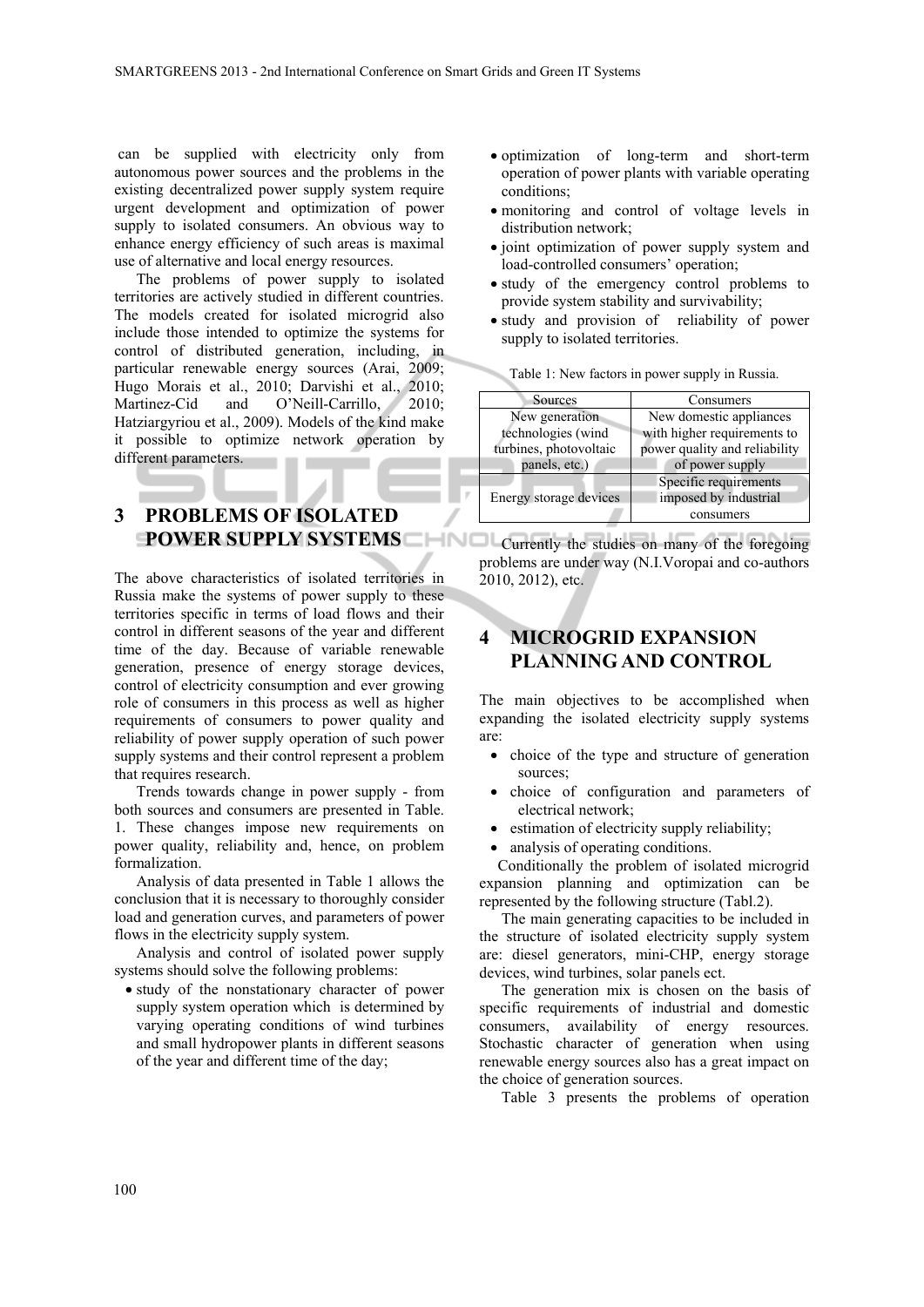control in isolated electricity supply systems.

Table 2: Isolated supply system expansion planning.

| Problems                                                      | Requirements                                                                                                                                                                                                             |  |  |
|---------------------------------------------------------------|--------------------------------------------------------------------------------------------------------------------------------------------------------------------------------------------------------------------------|--|--|
| Choice of type<br>and mix of<br>generation<br>sources         | • Requirements<br>by<br>imposed<br>consumers<br>• Availability of fuel<br>• Capabilities of continuous<br>fuel<br>supply<br>• Climatic conditions                                                                        |  |  |
| Choice<br>of<br>network<br>configuration<br>and<br>parameters | • Economic feasibility<br>• Geographical features of<br>the<br>territory<br>• Choice of place for installation of<br>generation                                                                                          |  |  |
| Estimation of<br>electricity<br>supply<br>reliability         | $\bullet$ SAIFI:<br>System<br>Average<br>Interruption Frequency Index<br>$\cdot$ SAIDI:<br>System<br>Average<br><b>Interruption Duration Index</b><br>Service<br>$\bullet$ ASAI:<br>Average<br><b>Availability Index</b> |  |  |

Since the isolated electricity supply system includes active consumers, energy storage devices, it operates like a virtual power plant. In this case the virtual power plant has first of all technical purpose.

|  |  | Table 3: Problems of operation planning and control. |
|--|--|------------------------------------------------------|
|  |  |                                                      |

| Operation                                              | Problems                                                                                                                                                                      |
|--------------------------------------------------------|-------------------------------------------------------------------------------------------------------------------------------------------------------------------------------|
| Long-term<br>planning<br>of<br>operating<br>conditions | • Adjustment of protection and<br>automatic systems<br>Maintenance planning<br>Consideration of seasonal consumption<br>and generation of electricity<br>Reliability analysis |
| Daily<br>control of<br>operating<br>conditions         | Optimization of daily operating<br>conditions<br>Reliability analysis                                                                                                         |
| On-line<br>control of<br>operating<br>conditions       | State estimation<br>• Calculation of operating conditions<br>Reliability analysis                                                                                             |
| Automatic<br>control of<br>operating<br>conditions     | Automatic control of system frequency,<br>voltage levels and loading of tie lines                                                                                             |

## **5 PROBLEMS OF GENERATION MIX OPTIMIZATION**

According to the characteristic of isolated electricity supply systems in Russia optimization of their expansion requires consideration of generation units

that use fuel resources for electricity and heat production and renewable energy sources (Voropai and Styczynski, 2010). Due to variability of consumer load curves and uneven electricity generation from renewable energy resources account is taken of energy storage devices of different types.

The representation of an isolated electricity supply system relies on balances between generation and load that are specified with certain discretization of the week. Taking into account a relatively small number of some types of generation units, their mix is considered to be discrete.

Thus, the optimization problem of the isolated electricity supply system expansion is represented as the following mixed-integer linear programming problem for each time instant of the day, taking into account the level of discretization of power generation and consumption curves:

$$
\min \sum_{i=1}^{n} C_i \left( u_i P_{gi} \right) \tag{1}
$$

subject to constraints

$$
\sum_{i=1}^{n} P_{gi} = P_{e\Sigma} ; \qquad (2)
$$

$$
u_i P_{gi}^{\min} \le P_{gi} \le u_i P_{gi}^{\max}; \tag{3}
$$

$$
i = 1, n \tag{4}
$$

where  $u$  - binary variable that takes a value of 0 or 1 to take into account the presence (1) or absence (0) of power generation from the unit of a certain type *i*;

n - the number of time instants during the period at discretization of power generation and consumption curves;

 $K$  – the number of intervals in which the cost characteristic of power generation by the units of power plants is linearized;

 $P_{e\Sigma}$  - total load of a system;

*i*

*Pgi* - power generated by the unit of type *i*.

By solving the formulated problem we:

1. Minimize the costs of electricity production during the considered day by following procedure:

- for a given daily or weekly load curve,
- for the given wind and radiation conditions,
- calculate the wind and PV load using generic models of wind and PV generators,
- substrates the energy generated by renewable from the daily (or weekly) load profile,
- use the traditional generation to fully balance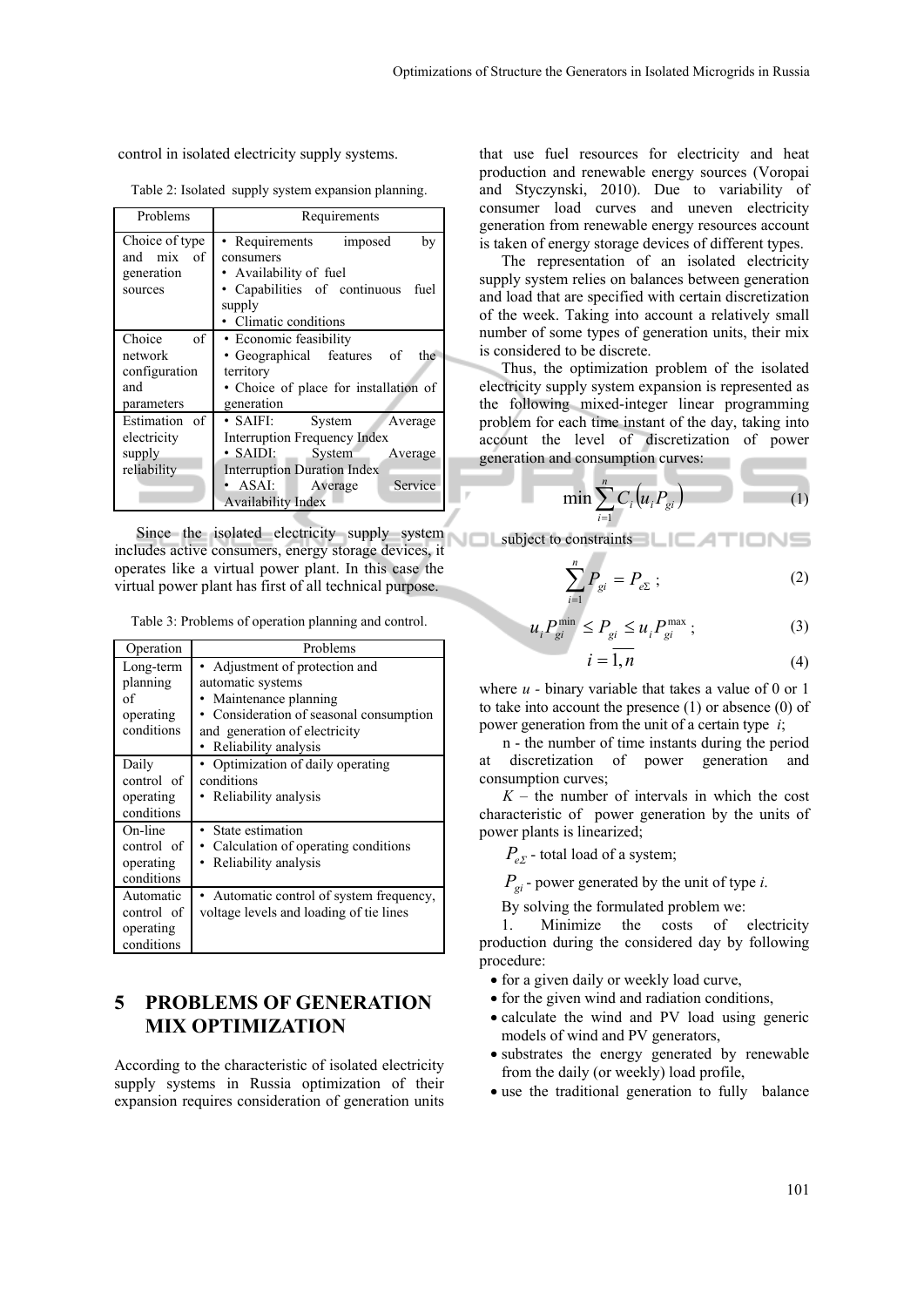the needed power (energy).

2. If the generation form renewable energy will be higher for some period of time then a given daily (weekly) load profiles an electric energy storage can be used for save the produced green energy. This saved energy can be in-feed into the system replacing the traditional generation and in this case save the fuel resources.

### **6 CASE STUDY**

The test system consists of:

- Load by 25 MW given by a load curve (in this calculation for one week).
- Wind generation 10 MW
- PV generation  $-2.5$  MW
- CHP generation 25 MW.

The calculation will be done in 4 scenarios:

- A. Basic mix of generation given below.
- B. High PV generation  $P\bar{V}$  5 MW.
- C. High wind generation 25 MW.
- D. High RES PV-5MW, Wind -25 MW

Using wind and radiation profiles the wind and PV generation can be computing in to account the generic models of wind and PV systems.

The necessary generation mix for each hour is finding by using of mentioned mixed-integer linear programming solved. The priority of renewable injection has been set.

For optimization parameters are investigated: fuel cost, emission  $CO<sub>2</sub>$ , emission  $NO<sub>x</sub>$ .

The emission is calculated taking in to account the equivalent emission for different technologies (Ackermann et al., 2001).

The results of investigation for 4 scenarios are given in the table 4. All data are presented in relative units. For the basic scenario A the computations show the maximum value of each of the indicators.

| Scenario | Fuel |         | Emission        | Energy per week |      |      |  |  |
|----------|------|---------|-----------------|-----------------|------|------|--|--|
|          |      | $cost*$ | CO <sub>2</sub> | $NO_{\rm v}$    | CHP. | RES. |  |  |
|          |      |         |                 |                 | MWh  | MWh  |  |  |
|          | А    |         |                 |                 | 1526 | 794  |  |  |
|          | B    | 0.78    | 0.95            | 0.95            | 1460 | 860  |  |  |
|          | C    | 0.61    | 0.76            | 0.76            | 1143 | 1177 |  |  |
|          |      | 0,59    | 0.73            | 0.73            | 1085 | 1235 |  |  |

Table 4: Different variants of mix generations.

\*fuel cost taking in to account transport cost

Figures 1-4 shows the share of the participation of different generation in the covering of the load profile for one selected week.

In general the investigation results strongly depend on the local wind and radiation conditions. This dependency also changes seasonally, and therefore it is recommended to conduct a one year simulation.



Figure 1: Unit commitment for one week (Scenario A).



Figure 2: Unit commitment for one week (Scenario B).



Figure 3: Unit commitment for one week (Scenario C).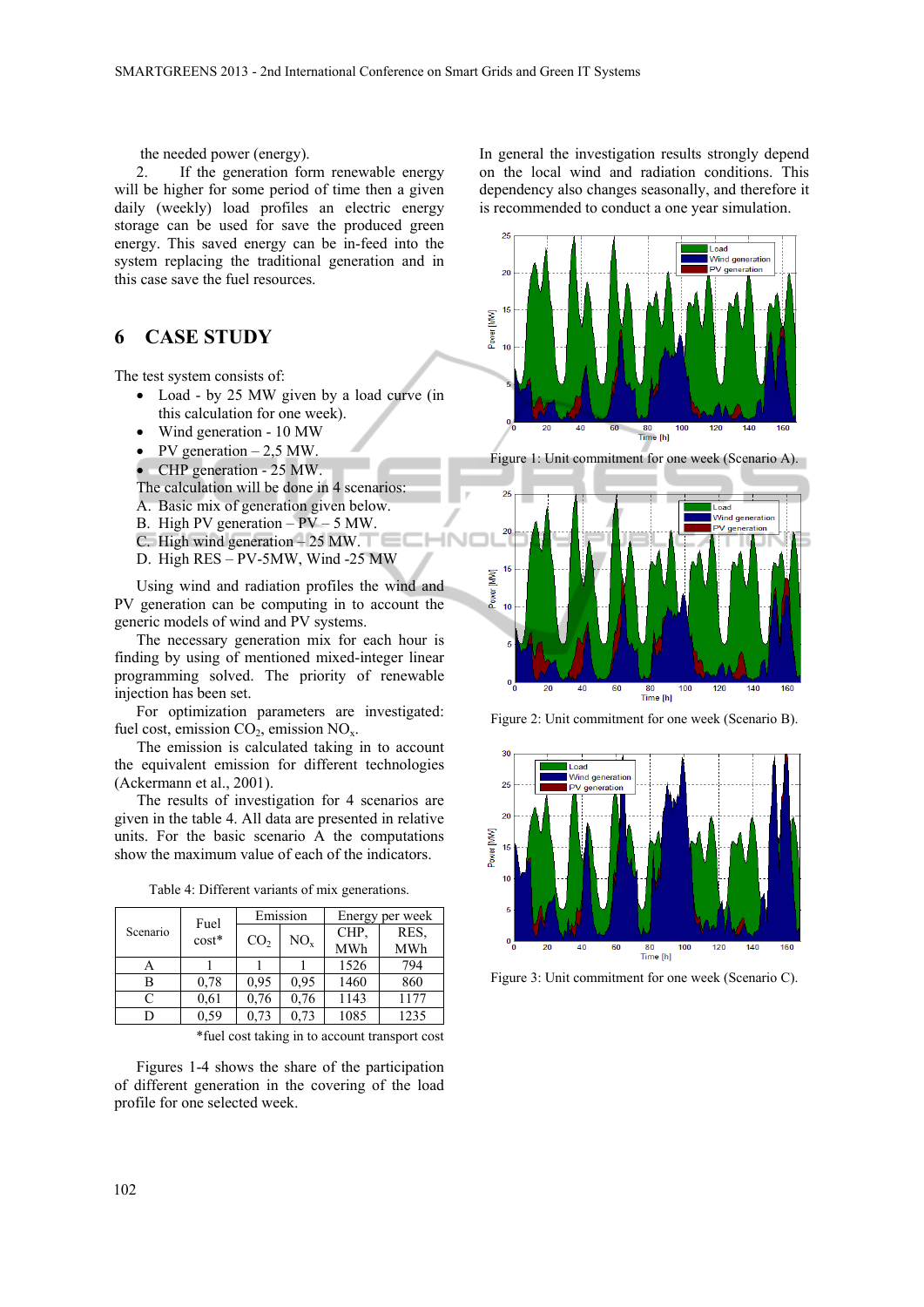

Figure 4: Unit commitment for one week (Scenario D).

The input date for this simulation should come either from local measurements or from global weather data, e.g. RENO- Database, so that it reflects the local conditions well. Also, the load curve should correspond as closely as possible with the local conditions.

The Figure 5 graphically presents the results for the test cases A, B, C and D.

We can see that the best option in this case is a scenario D, i.e, high increases of RES generation. Anyway two observations can be done:

- The emission factor does not change very much with the increasing of RES generation; doubling the RES decreases the emissions by only about 25%
- $\bullet$  The SO<sub>2</sub> and NO<sub>x</sub> emissions are quite the same, so it is enough to use one of this indexes



Figure 5: Diagram for different scenarios.

It is clear that a further increase in PV-generation will not reduce the fuel cost of this test system, as evident (Fig. 1-4) that the contribution - is small. And it will not bring significant increase in results. This is due to the climatic conditions and the length of daylight. For the final decision the limiting factor is the cost and the climatic conditions.

#### **7 CONCLUSIONS**

The systems of electricity supply to isolated areas and populated settlements in Russia are rather specific which affects the structure of microgrids. The renewable can provide a crucial amount of energy locally without very high cost of fuel. Also the emission can be limited using renewable generation. The problems of stabile and control of operation of such isolated electricity supply systems should be solved taking into account their specific features. This will be done more specific in other studies also taking into account the use of electric energy storage.

#### **ACKNOWLEDGEMENTS**

The author gratefully acknowledge the contributions of Z. Styczynski, P. Lombardi and Mrs Ge form Otto-von-Guericke-University (Magdeburg, Germany) for providing some technical calculations which results are used in this paper.

JBLIC 4

#### **REFERENCES**

- E. Yu. Ivanova, T. F. Tuguzova, N. A. Khalgayeva, V. N. Tikhonkikh. Renewable energy resources of the Sakhalin region: assessment and priorities of utilization. In *Geography and Natural Resources, 2010, No 1, P. 102-107* [in Russian].
- Arai, J.; Yamazaki, S.; Ishikawa, M.; Ito, T. Study on a new power control of distributed generation in an isolated microgrid. In *Power & Energy Society General Meeting, 2009. PES '09. IEEE 26-30 July 2009 Calgary Canada.*
- Hugo Morais, Péter Kádár, Pedro Faria, Zita A. Vale, H. M. Khodr Optimal scheduling of a renewable microgrid in an isolated load area using mixed-integer linear programming //*Renewable Energy Vol. 35, Issue 1, January 2010.- P.151-156.*
- A. Darvishi, A. Alimardani, S. H. Hosseinian Optimal integration of energy storage system in smart distribution grids *// IEEE PES Conf. on Innovative Smart Grid Technologies Europe, Gothenburg, Sweden, Oct. 11-13, 2010.*
- Martinez-Cid, R. O'Neill-Carrillo, E. Sustainable microgrids for isolated systems in *Transmission and Distribution Conference and Exposition, 2010 IEEE PES* New Orleans, LA, USA 19-22 April 2010.